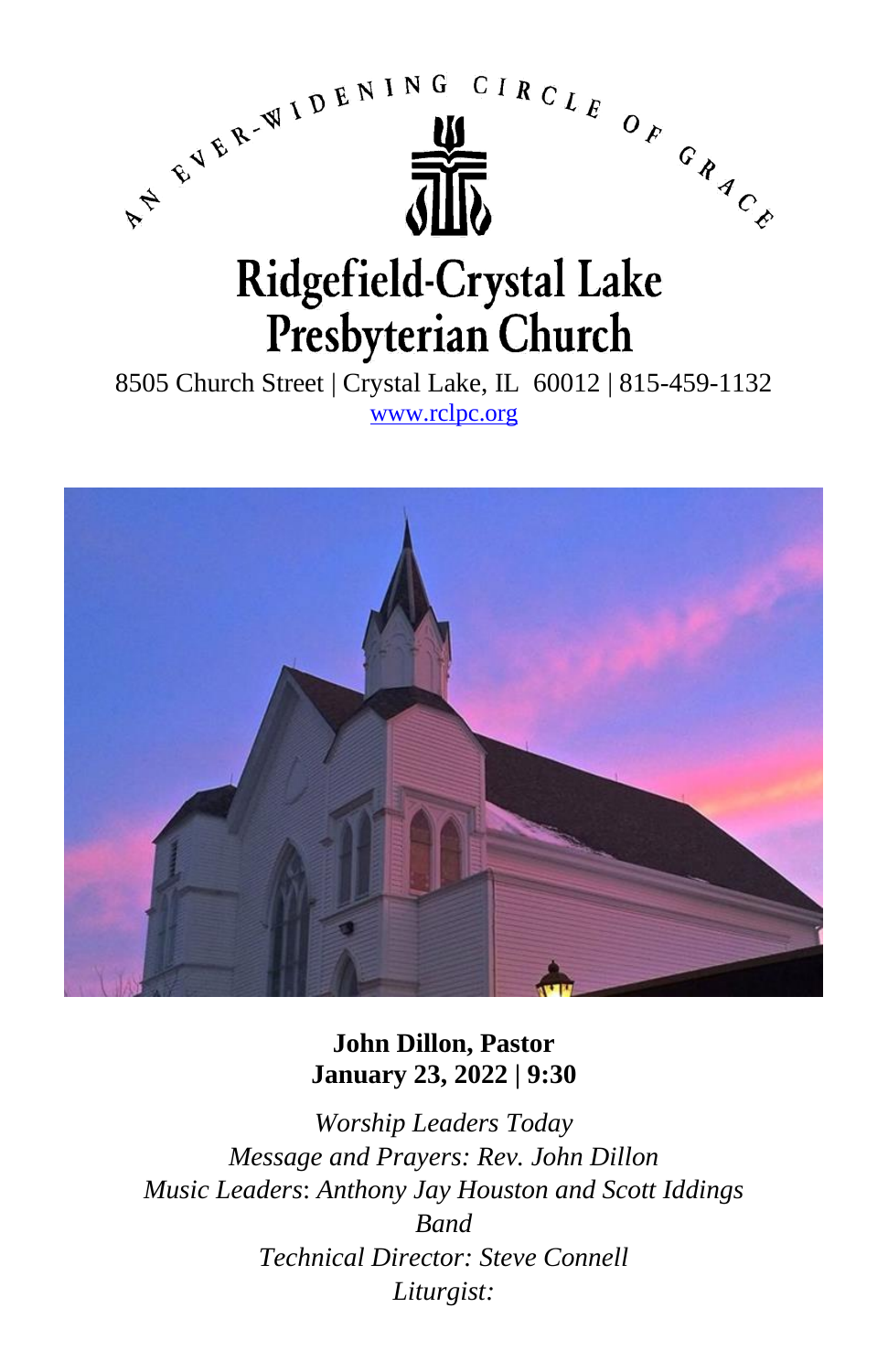# **WE GATHER IN GRACE**

*A "+" indicates all are invited to stand in either body or spirit.*

*Reminders: Our worship service is being livestreamed and is on Zoom. Per CDC guidelines, masks are required in the building.*

## WELCOME

## +CALL TO WORSHIP

| All: | One: Welcome to this place and space<br>where the Good News is shared.                 |
|------|----------------------------------------------------------------------------------------|
| One: | Welcome to this place and space                                                        |
| All: | where the Good News is witnessed.                                                      |
| One: | Welcome to this place and space                                                        |
| All: | where the Good News is enacted.                                                        |
| One: | Welcome to this place and space<br>All: where we come to worship the God of Good News. |

## +COME THOU FOUNT David Crowder

**Come, thou Fount of every blessing; tune my heart to sing thy grace; streams of mercy, never ceasing, call for songs of loudest praise. Teach me some melodious sonnet, sung by flaming tongues above; praise the mount! I'm fixed upon it, mount of God's unchanging love!**

**Here I raise my Ebenezer; hither by thy help I'm come; and I hope, by thy good pleasure, safely to arrive at home. Jesus sought me when a stranger, wandering from the fold of God; he, to rescue me from danger, interposed his precious blood.**

**O to grace how great a debtor daily I'm constrained to be!**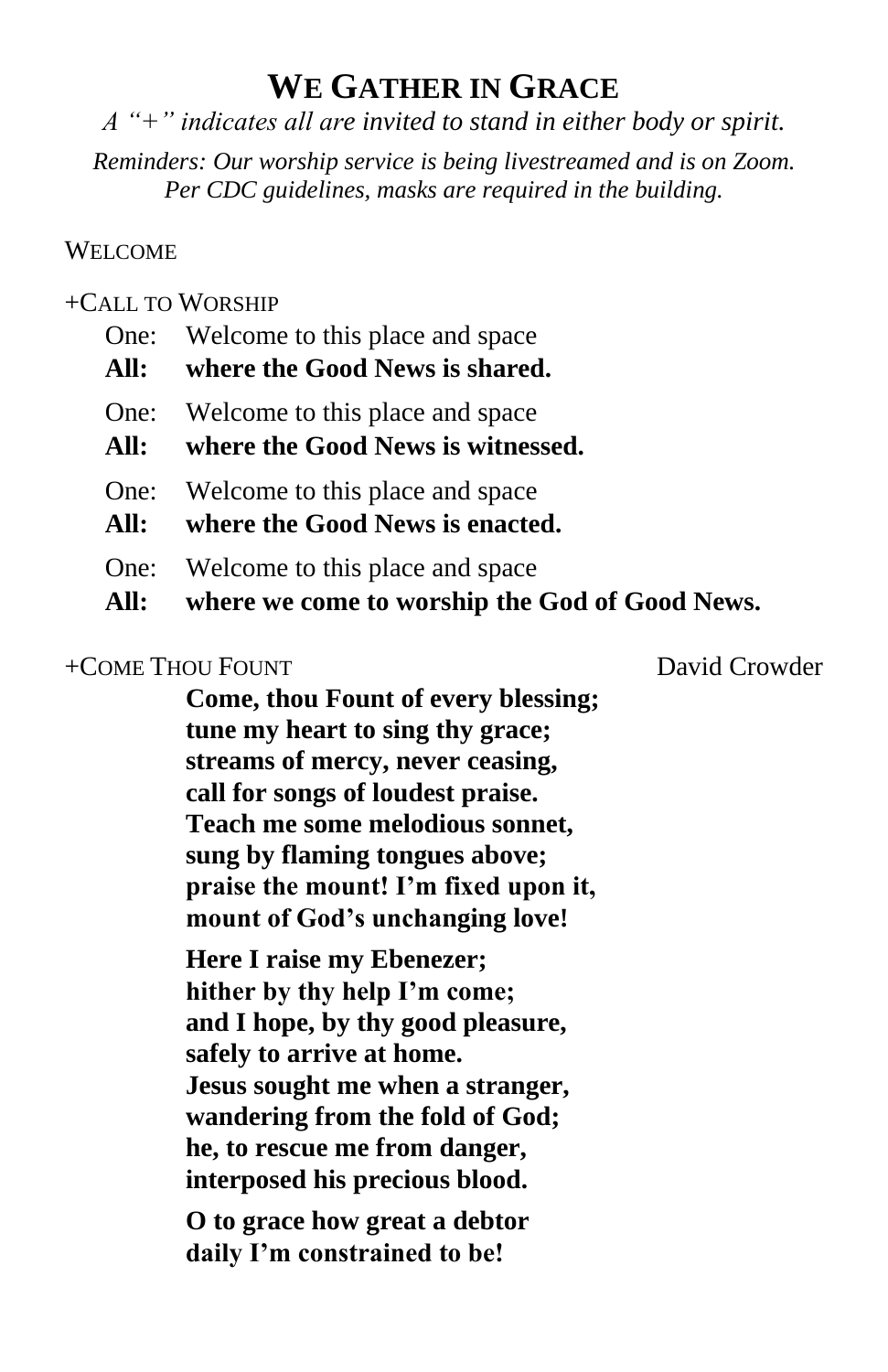**Let that grace now, like a fetter, bind my wandering heart to thee. Prone to wander, Lord, I feel it, prone to leave the God I love; here's my heart; O take and seal it; seal it for thy courts above.**

**I'm bound for the kingdom, won't you come with me I'm bound for the kingdom, won't you come with me Hallelujah, we sing!**

## +PRAYER OF CONFESSION

- One: God of good news, we praise you. God of the poor, we praise you. God of the oppressed and those lacking vision,
- **All: forgive us for the times we choose not to see the possibilities of kingdom living, and for closing doors, not opening them; for shutting folk down, not raising them up... for being more concerned with our own selfish agendas and kingdoms, and not yours.**

*~ silence ~*

+WORDS OF RECONCILIATION AND PASSING THE PEACE

Pastor: Christ our Lord, may your Spirit of life and liberation, power and possibility, blow in and through us that we may proclaim the day of your favor, and be bearers of your good news for all. By your promise of forgiveness and the power of Your Peace, may this be so. The Peace of Christ be with you. Share it at home and in the sanctuary with one and all. In Christ's name Amen.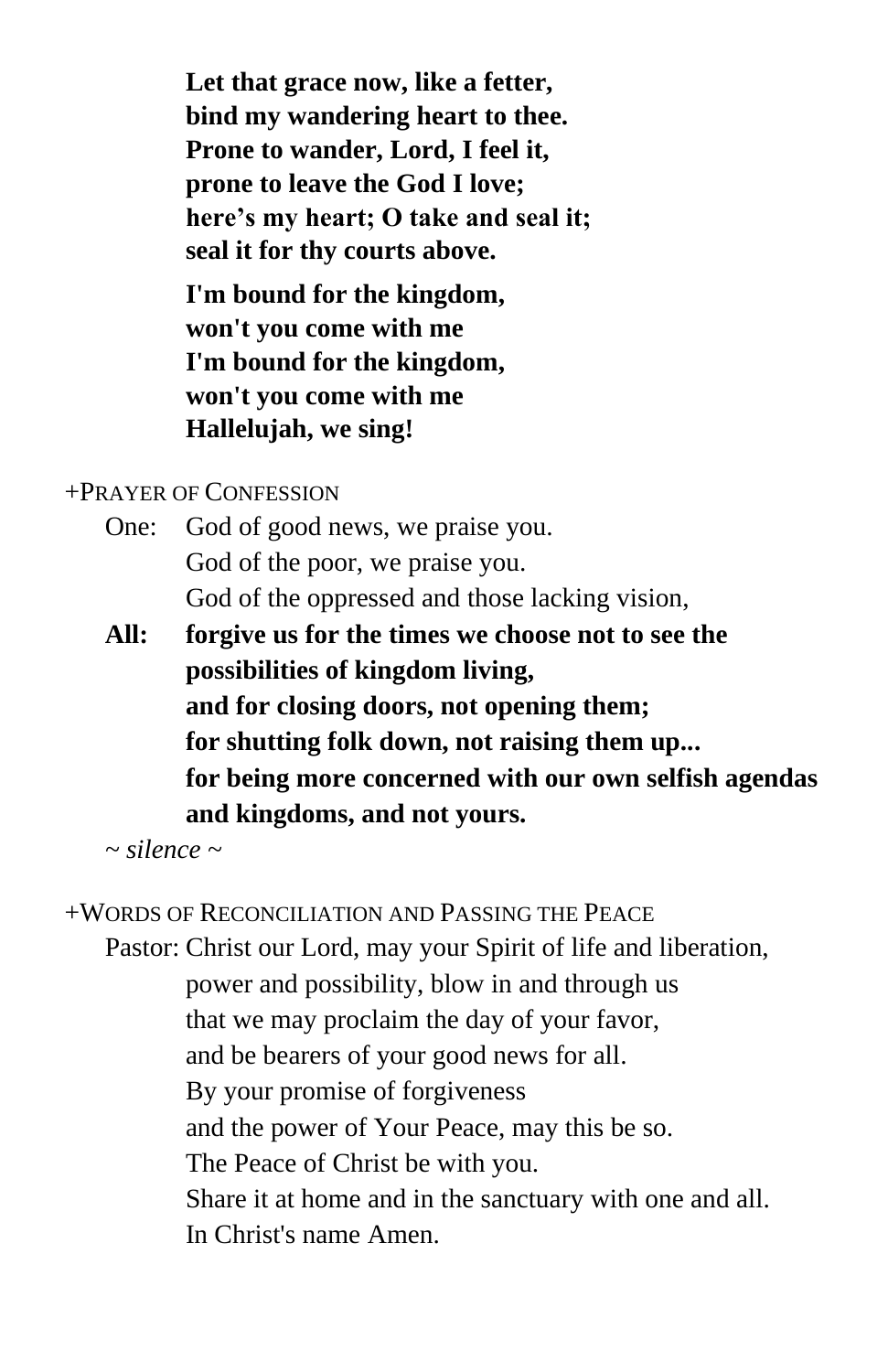## +GLORY TO GOD, WHOSE GOODNESS SHINES ON ME GTG 582 **Glory to God, whose goodness shines on me, and to the Son, whose grace has pardoned me, and to the Spirit, whose love has set me free. As it was in the beginning, is now and ever shall be. Amen.**

**World without end, without end. Amen. World without end, without end. Amen. World without end, without end. Amen. As it was in the beginning, is now and ever shall be. Amen.**

## **WE GROW IN GRACE**

#### WEE WORSHIP

SUNG RESPONSE: HE CAME DOWN GTG 137 **He came down that we may have light He came down that we may have light He came down that we may have light hallelujah forevermore.**

SCRIPTURE READING: John 3:1-15 *(The Message)* MESSAGE *"A Visit to the Therapist"* Rev John Dillon +HERE I AM, LORD GTG 69 **I, the Lord of sea and sky, I have heard my people cry. All who dwell in dark and sin my hand will save. I, who made the stars of night, I will make their darkness bright. Who will bear my light to them? Whom shall I send? Here I am, Lord. Is it I, Lord? I have heard you calling in the night. I will go, Lord, if you lead me. I will hold your people in my heart.**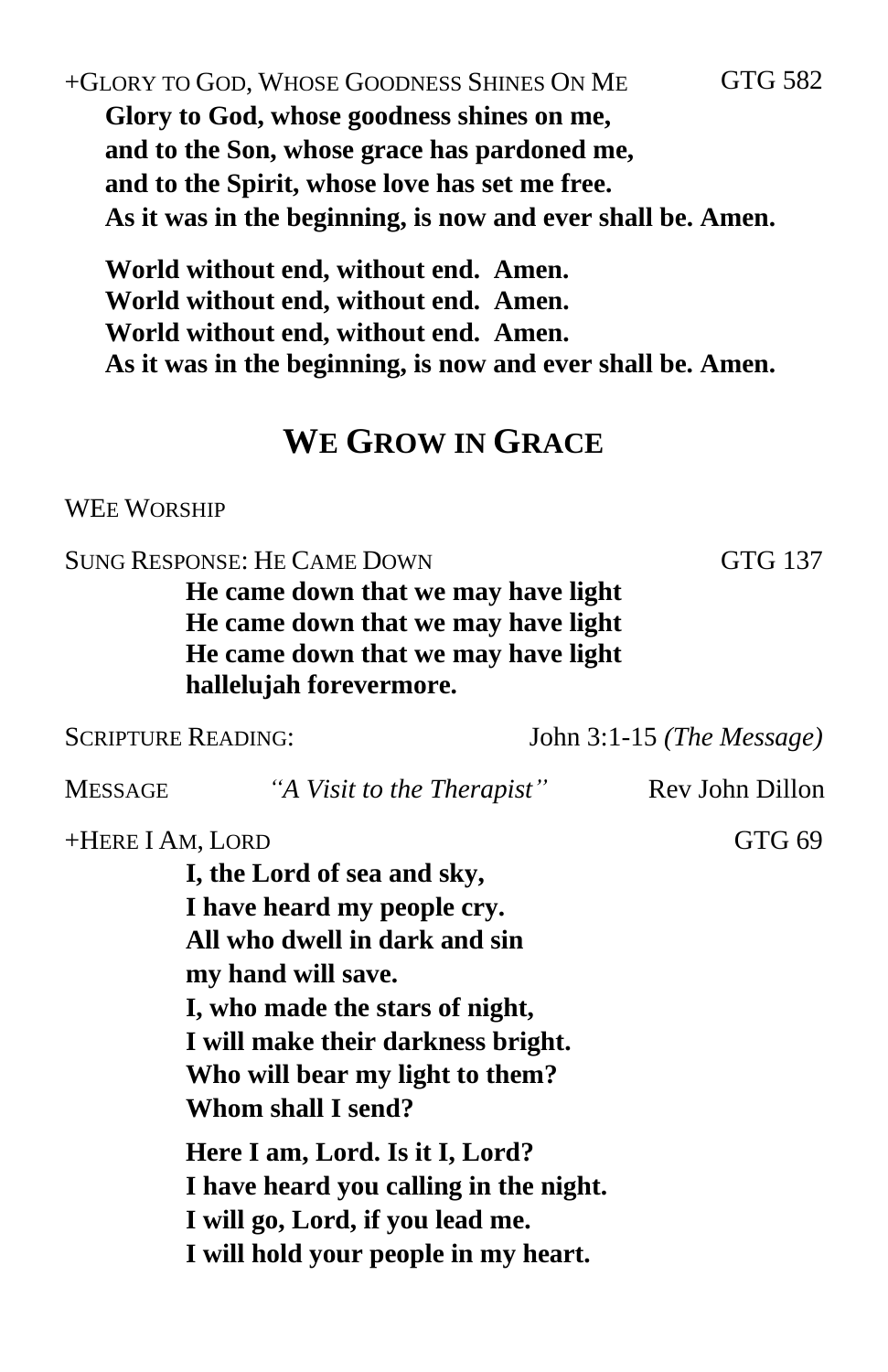**I, the Lord of snow and rain, I have borne my people's pain. I have wept for love of them. They turn away. I will break their hearts of stone, give them hearts for love alone. I will speak my word to them. Whom shall I send?** 

**Here I am, Lord. Is it I, Lord? I have heard you calling in the night. I will go, Lord, if you lead me. I will hold your people in my heart.**

**I, the Lord of wind and flame, I will tend the poor and lame. I will set a feast for them. My hand will save. Finest bread I will provide till their hearts be satisfied. I will give my life to them. Whom shall I send?** 

**Here I am, Lord. Is it I, Lord? I have heard you calling in the night. I will go, Lord, if you lead me. I will hold your people in my heart.**

PRAYERS OF THE PEOPLE

## THE LORD'S PRAYER

**Our Father, who art in heaven, hallowed be thy name. Thy kingdom come, thy will be done, on earth as it is in heaven. Give us this day our daily bread; and forgive us our debts, as we forgive our debtors; and lead us not into temptation, but deliver us from evil. For thine is the kingdom, and the power, and the glory, forever. Amen.**

**OFFERING**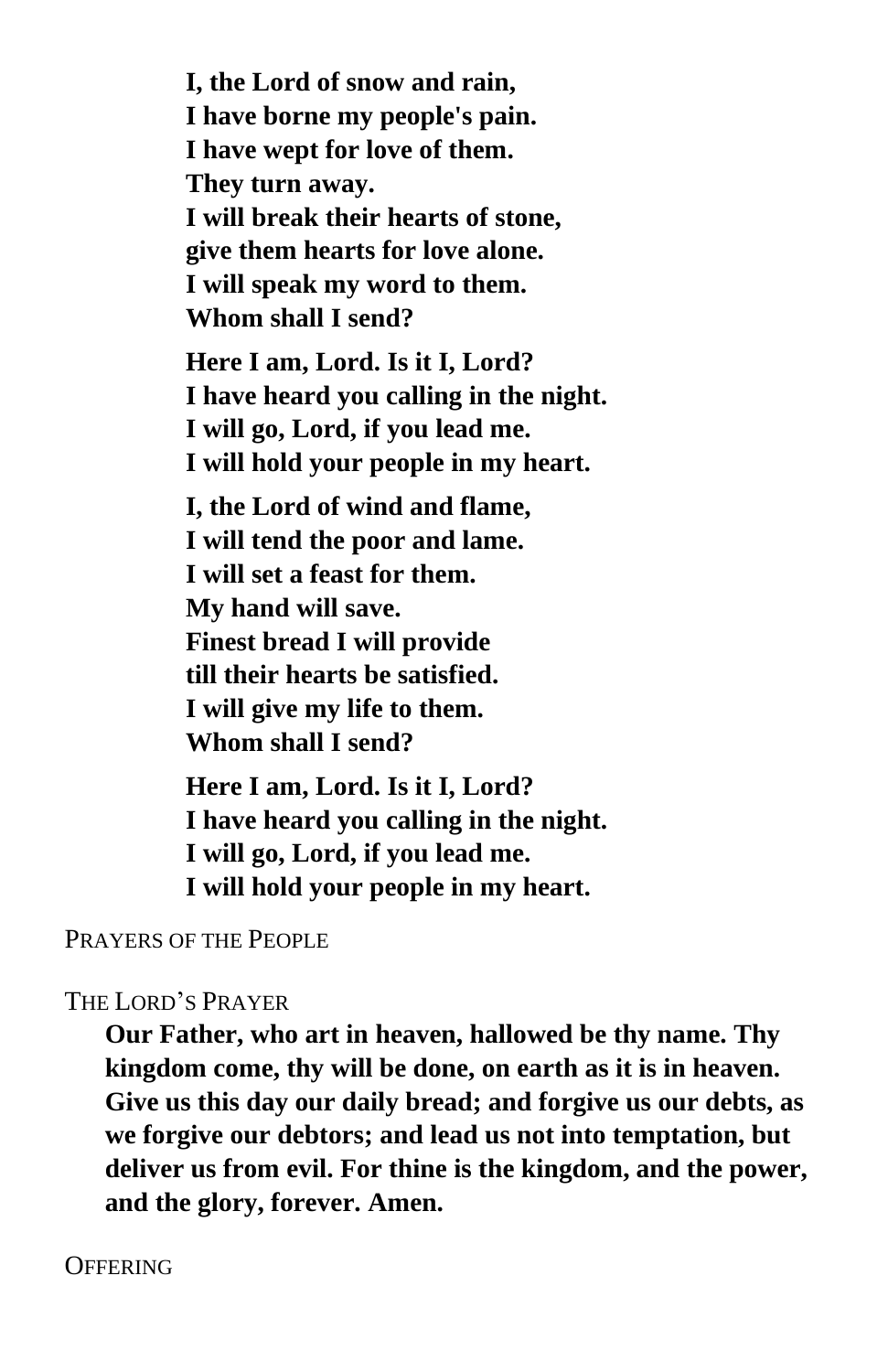## +DOXOLOGY Crowder

+PRAYER OF DEDICATION

# **WE GO IN GRACE**

| +HOW CAN I KEEP FROM SINGING?                           | <b>Chris Tomlin</b> |
|---------------------------------------------------------|---------------------|
| There is an endless song, echoes in my soul,            |                     |
| I hear the music ring.                                  |                     |
| Though the storms may come,                             |                     |
| I am holding on to the rock I cling.                    |                     |
| How can I keep from singing Your praise?                |                     |
| How can I ever say enough, how amazing is Your love?    |                     |
| How can I keep from shouting Your name?                 |                     |
| I know I am loved by the King,                          |                     |
| and it makes my heart want to sing.                     |                     |
| I will lift my eyes in the darkest night,               |                     |
| for I know my Saviour lives.                            |                     |
| And I will walk with You, knowing You'll see me through |                     |
| and sing the songs You give.                            |                     |
|                                                         |                     |

**How can I keep from singing Your praise? How can I ever say enough, how amazing is Your love? How can I keep from shouting Your name? I know I am loved by the King, and it makes my heart want to sing.**

**I can sing in the troubled times, sing when I win. I can sing when I lose my step and I fall down again. I can sing 'cause You pick me up, sing 'cause You're there. I can sing 'cause You hear me, Lord, when I call You in prayer.**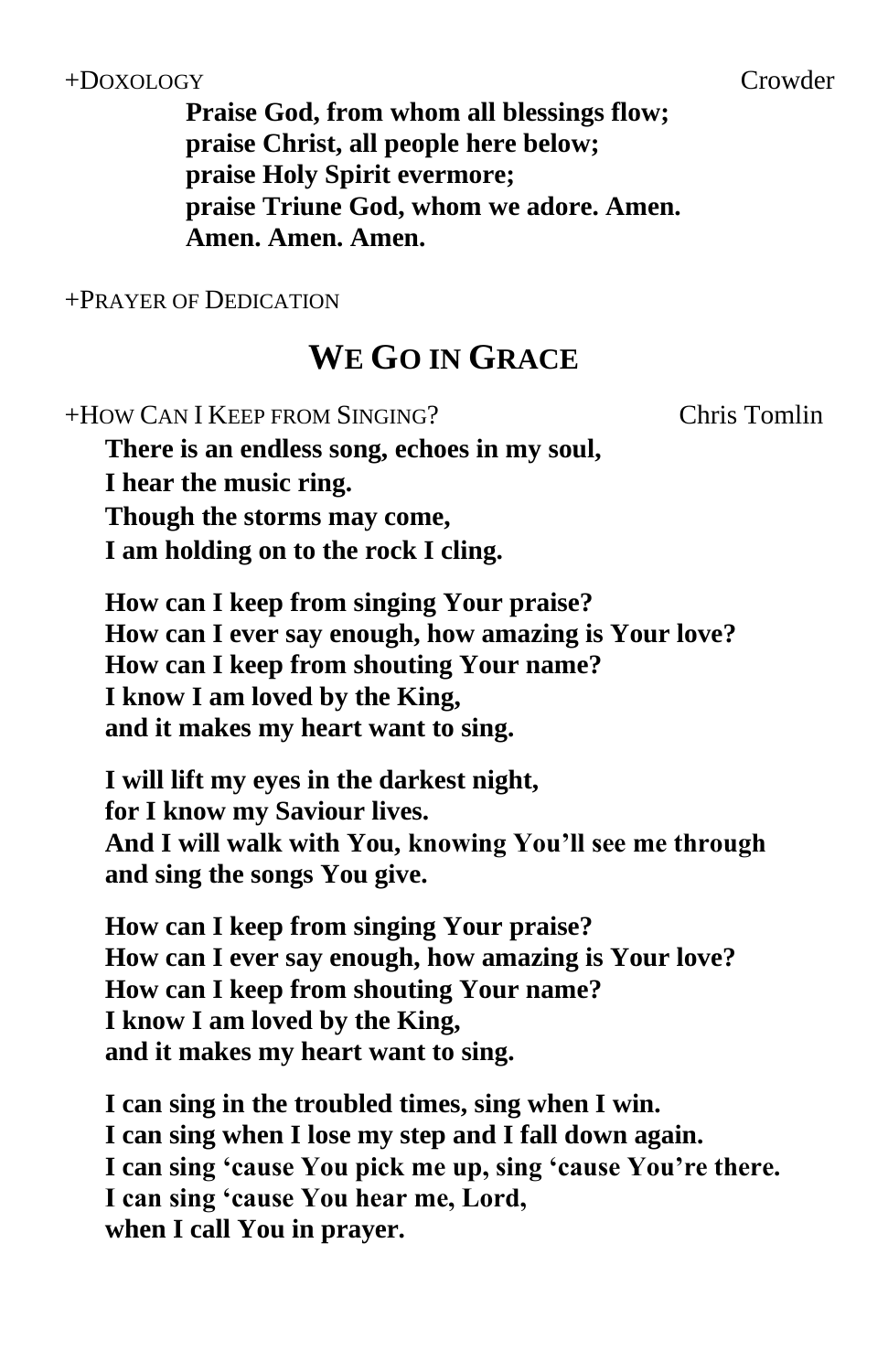**I can sing with my last breath, sing for I know That I'll sing with the angels and the saints around the throne.**

**How can I keep from singing Your praise? How can I ever say enough, how amazing is Your love? How can I keep from shouting Your name? I know I am loved by the King, and it makes my heart I am loved by the King, and it makes my heart I am loved by the King, and it makes my heart want to sing.**

+SENDING